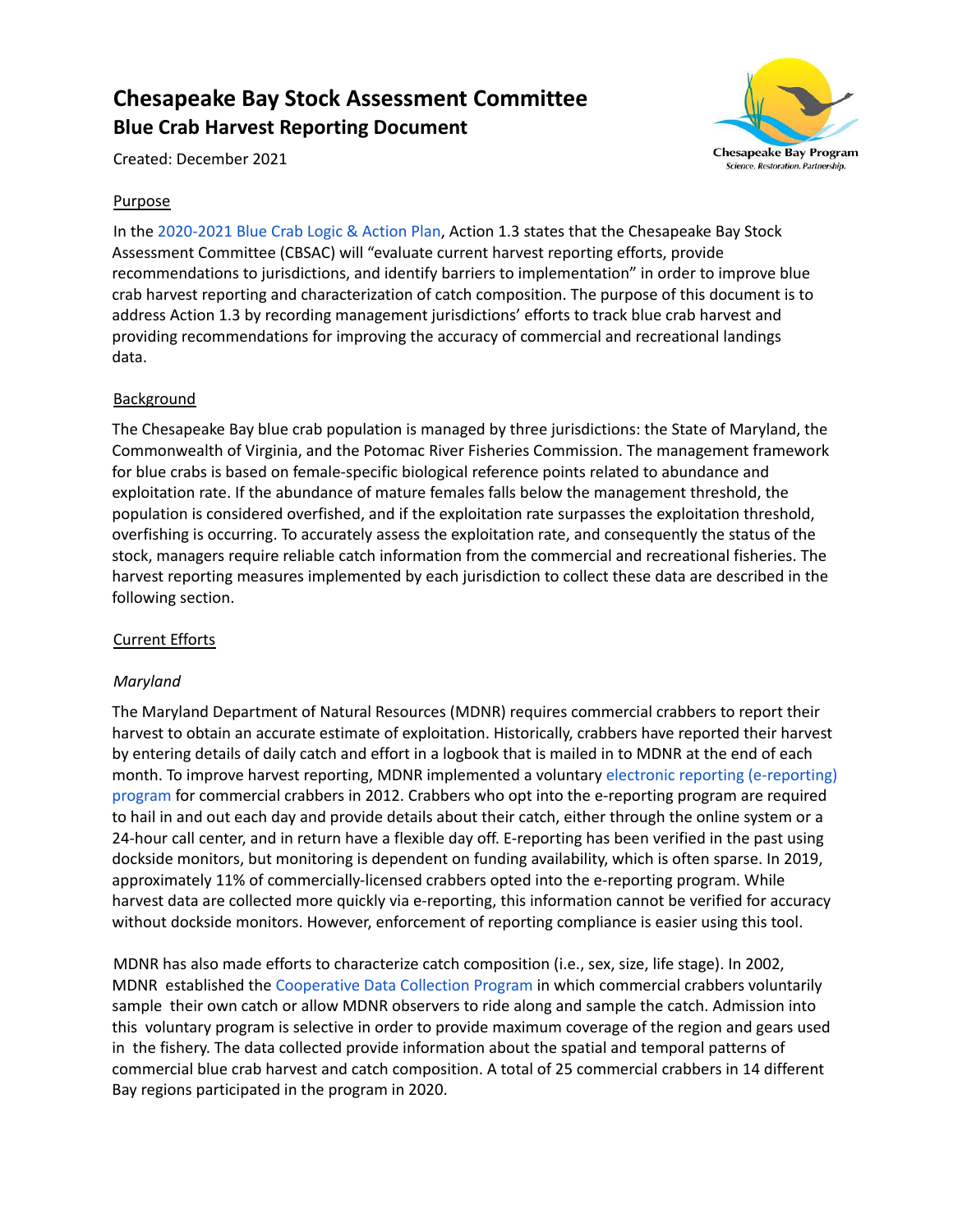MDNR generates estimates of recreational blue crab harvest using [Ashford's](https://afspubs.onlinelibrary.wiley.com/doi/epdf/10.1577/T08-142.1) random phone surveys of license holders and coastal homeowners. To improve understanding of recreational harvest, MDNR has also added crabs to their voluntary online angler [survey](https://dnr.maryland.gov/fisheries/pages/survey/index.aspx). The survey provides information about gear, effort, and catch; however, the survey for blue crabs does not receive much input.

### *Virginia*

The Virginia Marine Resources Commission (VMRC) implemented mandatory harvest reporting for blue crabs in 1993, which requires all commercial harvesters to report daily harvest on a monthly basis. Paper reporting requires harvesters to fill out forms to report their harvest (or lack thereof), and send them in to VMRC by the 5th of the following month. Commercial harvesters are notified within 60 days if reports have not been received, which helps maintain a high level of compliance. Recreational harvesters with 5-pot licenses are required to report their daily catches on an annual basis; however, compliance is very low. Most recreational blue crab harvest in VA is likely by people with up to two crab pots who are not required to get a license or report to VMRC.

In 2009, VMRC initiated an online reporting portal in which harvesters could report harvest or no activity. Online reporting significantly improves the accuracy and efficiency of data collection and all blue crab harvest must be reported online starting in 2022. Since the move towards required online reporting, the percentage of trips reported online increased from 37% in 2020 to 81% in 2021. VMRC staff are promoting online reporting through mail outs, and offer guidance through online tutorials and phone consultations. Enforcement of delinquent mandatory reports has also increased, and penalties include 1-2 years of probation, which means that any further harvest violations will incur stronger penalties.

To further validate harvest data, buyers are required to maintain their records for three years, and VMRC conducts annual buyer audits to compare harvest amounts. VMRC also offers voluntary surveys to buyers to gather information about ex-vessel prices; however, the response rate is low which creates high variance in the data.

#### *Potomac River*

The Potomac River Fisheries Commission (PRFC) requires weekly harvest reporting for commercial crabbers and strongly enforces the mandate. If a crabber is noncompliant, they are called before the Commission who may then suspend or revoke harvesting privileges. Currently, commercial crabbers are required to submit paper reports or emails of scanned PDF reports to PRFC. In 2021, PRFC received a grant from the Atlantic Coastal Cooperative Statistics Program (ACCSP) to develop a pilot project for electronic harvest reporting, which is expected to start in 2022. Additional funding from this grant is under consideration, which would be necessary to maintain the e-reporting program in subsequent years. PRFC sells very few recreational crabbing licenses and does not obtain estimates of recreational blue crab harvest.

#### Challenges

The primary challenges to gathering accurate estimates from blue crab harvest reporting programs across the Bay is compliance and catch verification. MDNR and VMRC have tried to simplify the reporting process and increase accountability by implementing electronic reporting (e-reporting) programs with dockside monitoring. The 2022 e-reporting pilot program at PRFC will have similar aims in improving blue crab harvest reporting. However, e-reporting programs have their own challenges. For